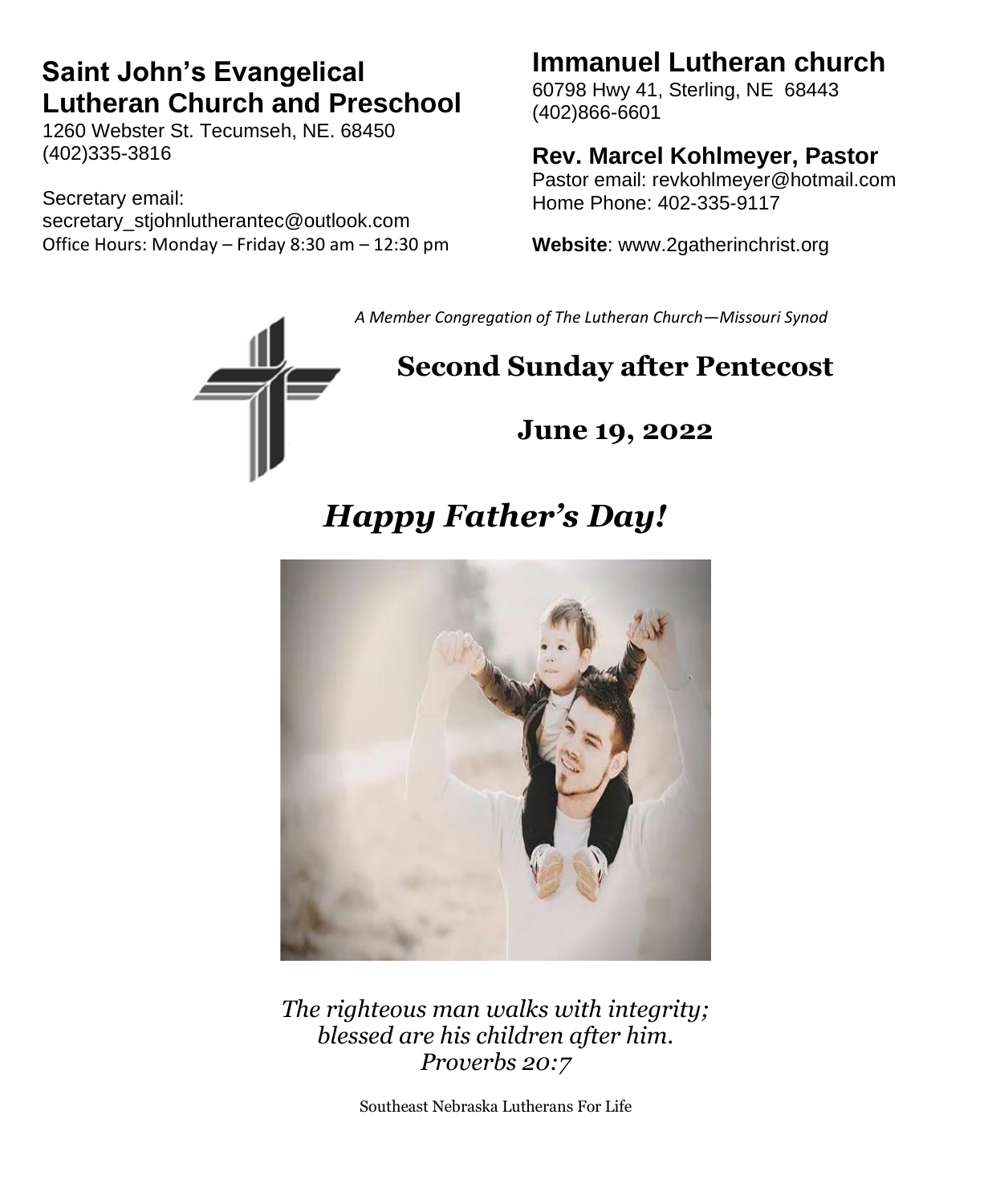**LISTENING DEVICES** and **LARGE PRINT BULLETINS** are available, please speak with an elder to assist you. (St. John's)

**PRIOR TO SERVICE:** Please be respectful of those who would like to meditate and pray before the worship service by keeping conversational voices low. Thank you for your consideration and love in Christ.

**ATTENDANCE CARDS:** Please fill them out and give to the usher at the end of service. (St. John's)

#### **OUR WORSHIP BEGINS WITH PRAYERFUL MEDITATION**

**AS WE GATHER:** As we enter the long Church Year season of Pentecost, the liturgical color green is commonly used for the many weeks ahead. Like many things planted by a gardener or farmer in spring, green shows growth and maturation of that which was planted. In the same way, at this time of the Church Year, we are reminded that that green carries the symbolic importance of our continued need and privilege as God's people to grow and mature as disciples of Christ through the Holy Spirit given. The Readings in this Pentecost season often remind us of the Early Church continuing to grow and spread to all people, which has continued to us here and now beginning in our Baptism and through all the days the Lord grants us.

**WE PREPARE FOR WORSHIP IN PRAYER:** Lord Jesus Christ, You are the victor over all we face in this world. You are the destroyer of all things eternally harmful. Free us from the power of sin, death, and Satan, and all that binds us. Enable and equip us to serve You and our neighbors with joy and gladness, for You reign with the Father and the Holy Spirit, one God, now and forever. Amen.

#### Creative Worship for the Lutheran Parish, Series C, Quarter 3. Copyright © 2022 Concordia Publishing House. All rights re

#### **WE PREPARE OUR HEARTS & MINDS FOR HOLY COMMUNION**

St. Paul, in his letter to the Corinthians, bids us to examine ourselves before taking Holy Communion. Therefore, to faithfully prepare to receive our Lord's TRUE body and blood, we

- ► **CONFESS** that we are sinful people- unwilling and unable to be righteous according to God's just Law.
- **BELIEVE** that Jesus shed His Blood for us on the cross for the forgiveness of our sin;
- **BELIEVE** that, in the Supper, Jesus gives us His true body and blood in, with, and under the bread and wine – that is, the bread and wine are NOT merely symbols of the body and blood of Jesus, but truly are united to the Body and Blood of Jesus Christ, as He said, "*Take eat; this is My BODY… Take, drink; this is My Blood*."
- **INTEND,** by the power of the Holy Spirit, repent of our sinful lives and strive to walk according to God's will.

In joyful obedience to the teaching of Holy Scripture, we ask that only those who share unity with us in our confession of doctrine and faith join us at the altar. Guests who are members in good standing in fellow congregations of the Missouri Synod are invited to join us in the Holy Supper. If you have questions or would like to have information about joining our fellowship, please visit with an elder or the pastor. Thank you.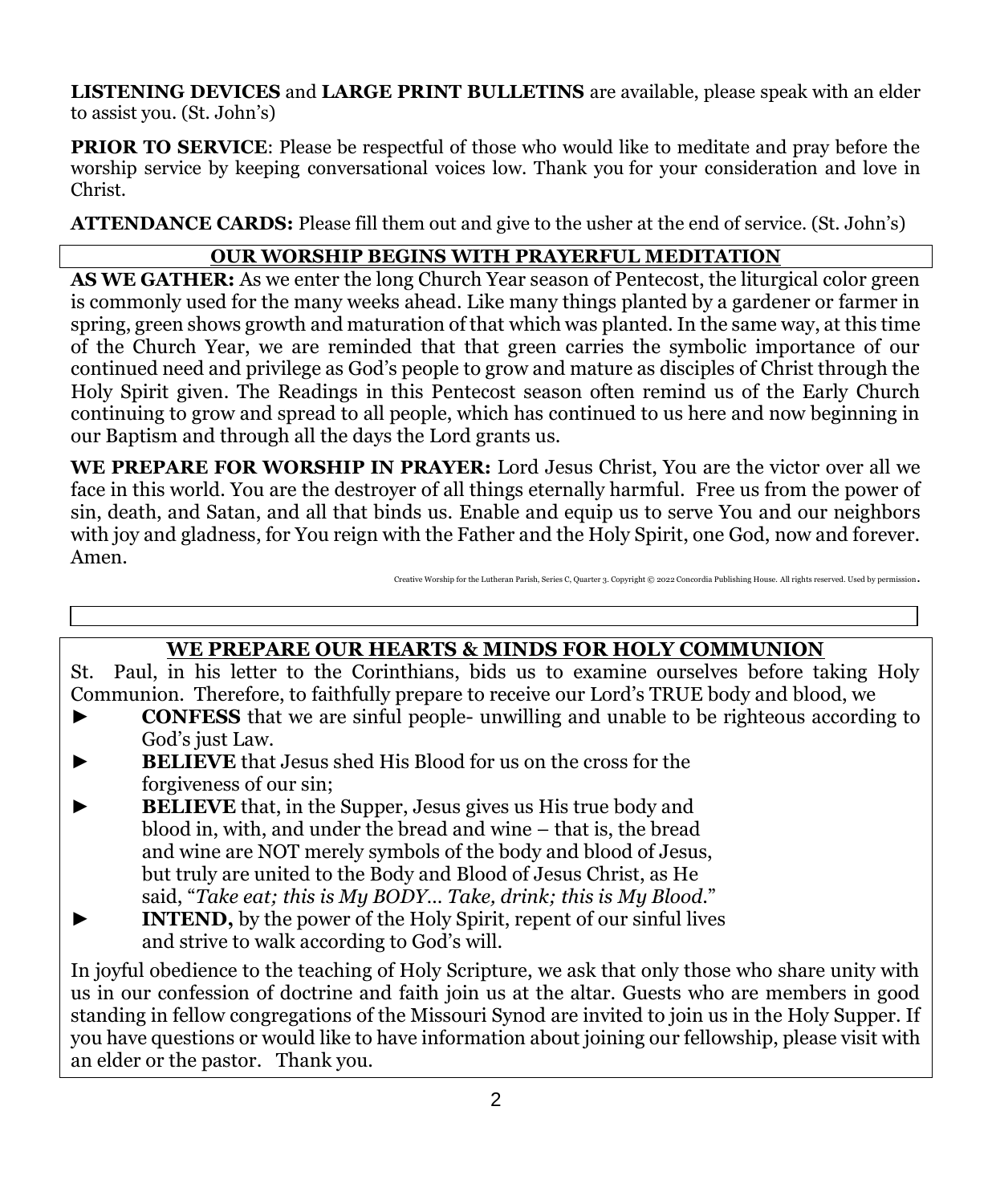#### **TOGETHER IN WORSHIP THROUGH THE WORD AND STEWARDSHIP ST. JOHN'S LUTHERAN CHURCH**

| <b>June 12, 2022</b>               |    |              |                        |     |                                    |
|------------------------------------|----|--------------|------------------------|-----|------------------------------------|
| Adult Bible Study                  |    |              | Offering               | \$. | 10.00                              |
| Joint Worship Attendance           | 86 |              | Offering               | \$. | 2,123.00                           |
|                                    |    |              |                        |     |                                    |
| <b>Total for Orphanages</b>        |    |              | Needed for goal        | \$  | $$560.00/mol$ .                    |
| $\vert$ (as of 4-24-22 \$1,645.00) |    |              | <b>Monthly Average</b> |     | 329.00                             |
| Budget for 2022                    |    | \$167,648.00 |                        |     | $(n$ eeded per week: \$3,224.00)   |
| Total Giving to Budget in 2022     |    | \$58,459.75  |                        |     | $(23 \text{ week avg}: $2,435.82)$ |

#### **TOGETHER IN WORSHIP THROUGH THE WORD AND STEWARDSHIP IMMANUEL LUTHERAN CHURCH June 12, 2022**

| <b>Worship Attendance</b>                         |                        | <b>Offering</b><br>55.00<br>Mission<br>0.00                            |
|---------------------------------------------------|------------------------|------------------------------------------------------------------------|
| Budget for 2022<br>Total Giving to Budget in 2022 | 64,531.19<br>27,760.00 | (needed per week: \$ 1,240.98)<br>$(23 \text{ week avg. } $ 1,156.67)$ |

# This week's Birthdays &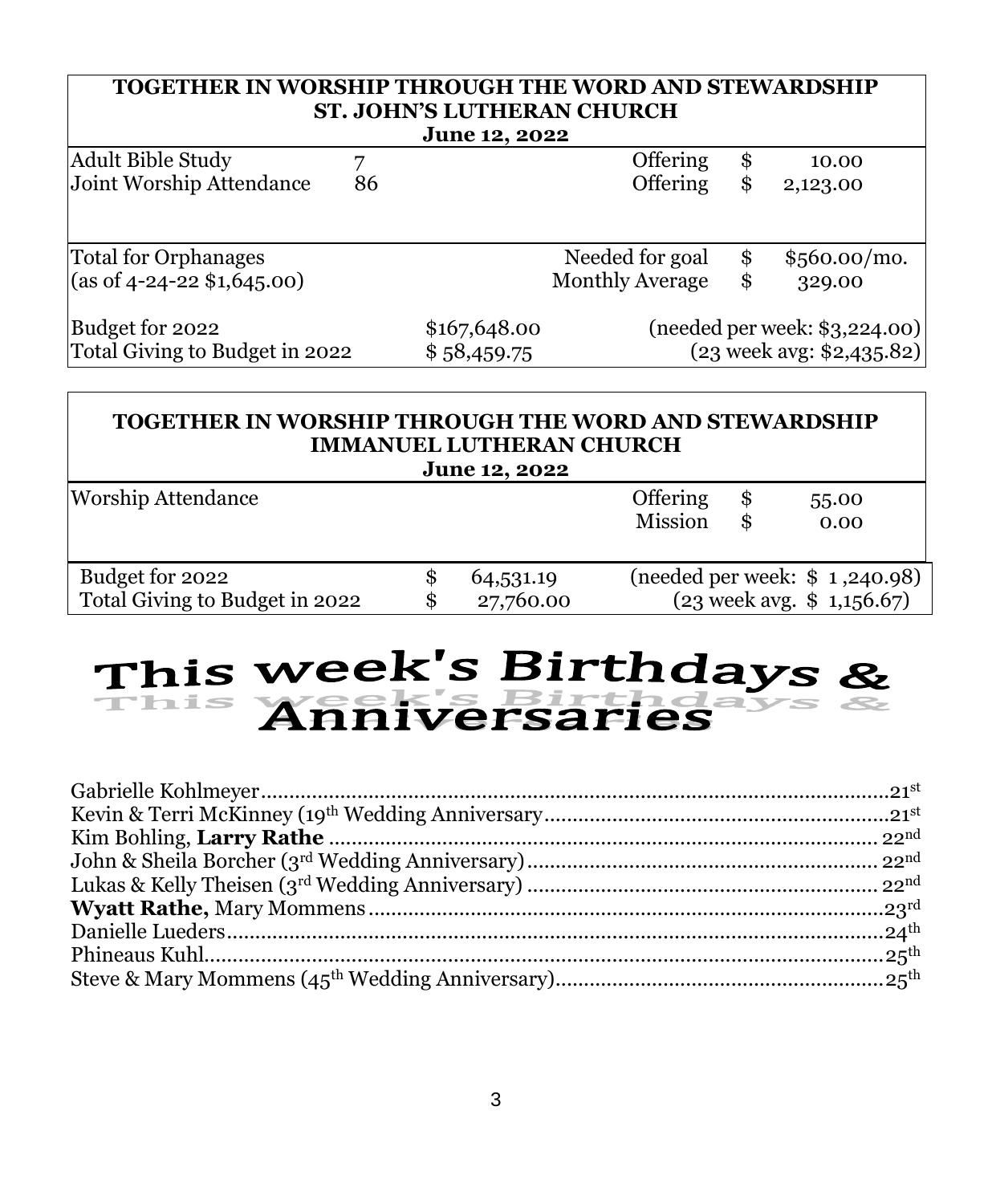# **Worship Assistants**

| Greeters Next Sunday:  Haleigh McDonald Family (St. John's)                                                                            |
|----------------------------------------------------------------------------------------------------------------------------------------|
| Today's Acolytes:  Madalyn Kohlmeyer & Gabrielle Kohlmeyer (St. John's)                                                                |
| Next Sunday:  Melissa Lowther & Cameron Lowther (St. John's)                                                                           |
|                                                                                                                                        |
|                                                                                                                                        |
|                                                                                                                                        |
|                                                                                                                                        |
| June Flower Committee:  Shirley Bartels & Jackie Boden (Immanuel)<br>July Flower Committee: Ardis Wentz & McKenzie Saathoff (Immanuel) |
|                                                                                                                                        |
|                                                                                                                                        |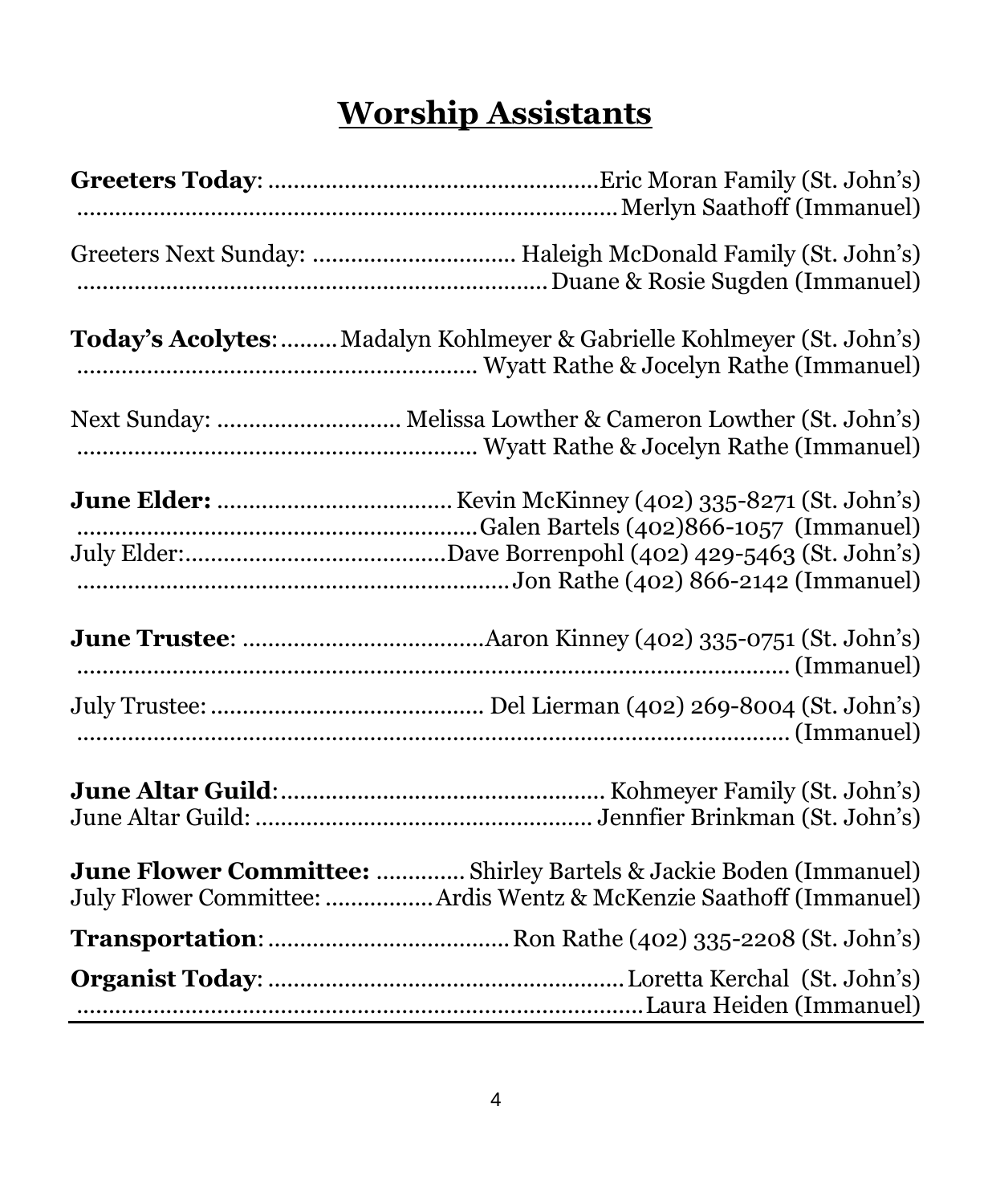

**Needing Urgent prayers**: Rick Thies *(heart procedure),* Betty Krause *(back surgery),* Esther Buethe (pneumonia), Tony Lintz (fractured leg/recovery), Darlene Dinse, Kris Kelle, Haleigh McDonald (*health issues),* Shirley Bartels, Robert Dinse *(Heart Issues),* LeRoy Buethe, Shirley Frey (*Cindy Lierman's sister – cancer),* Jim Borrenpohl, Emma Walters (*health issues),* Lavern Bartels (*health issues),* Sophie Carnagey (cancer – Dave's mother), and Shawn Othmer *(pancreatic & stomach cancer)* in your prayers this week. May God grant each of them His protection and peace and bless them with good health.

†**Those needing our sustaining prayers**: Jim Ziegler *(Dwayne & Janene Bartels son-in lawcolon surgery recovery),* Kurt Christensen *(Dwayne & Janene Bartels son-in law- recovery/heart surgery),* Rod DeBur *(surgery-recovery*), Rev. Dale Kaster *(cancer)*, Mary Jo Foetisch (*Fell – Broken pelvic bone /Alzheimer's),* Lois Ann Bartels (health issues), Rev. Donald Cooper, Brianna Podtburg (*cancer & leg amputation),* Arlo Miesbach (*cancer),* Josh Wilkins (spinal cancer – Dave & Paula Carnagey's former foster child), Karen McCoy (*Cancer*), Addy Kohlmeyer *(Cancer),* Arlene Bohling (*mother of Lisa Bartels),* Deb Lance (*cancer – Katie Griess's mother),* Mindy Johnston (*kidney issues -Shirly Hestermann's great niece)*, Eldon Bartels (*health issues),* Shari Boudle (*cancer – Lisa Bartels' sister),* Harry Bartels (*brother of Dwayne and Lavern Bartels –severe osteoporosis),* Ron Rathe *(cancer),* Dwayne Bartels, Ray Bartels*,* Suzanne Hughes *(niece of Dwayne and Laverne Bartels – cancer),* Loren Bartels *(brother of Dwayne and Lavern Bartels – muscle disease)* and all others who look to God in their time of need.

†**We pray for the family and friends of Bruce Haughton**, as they mourn his passing last week. May God's peace be with them all as they remember our Lord's resurrection and look to the future, of a heavenly reunion to come.

†**We pray for God's loving and gracious care for those homebound, assisted living and nursing home** including: Sherri Sapp-Stutheit, Eldon Bartels, Gary Wilhelm, LeRoy & Evelyn Buethe, Vicki Mandery, (*Darla Gottula and Don Cooper*).

†**We pray for those serving in the Armed Forces** including: Bailey Bohling (currently serving in Poland) (Kirk & Lisa Bartels nephew).

†**We lift up all missionaries**, including: Pastor Dale & Suzanne Kaster, Andrew & Noel Schaff and all other church workers. And for those served by our adopted orphanages – Smiltene & Togliatti #5.

† **We give God thanks for the gift of Baptism**, as we celebrate with **Donna Rathe, Sharon Pollard, Jacob Saathoff and Eldon Bartels,** who celebrates their baptismal birthdays (this week). May God continue to bless them and all of us- with complete joy and confidence, through the promises He bestowed on us through His Sacrament of the Water and the Word!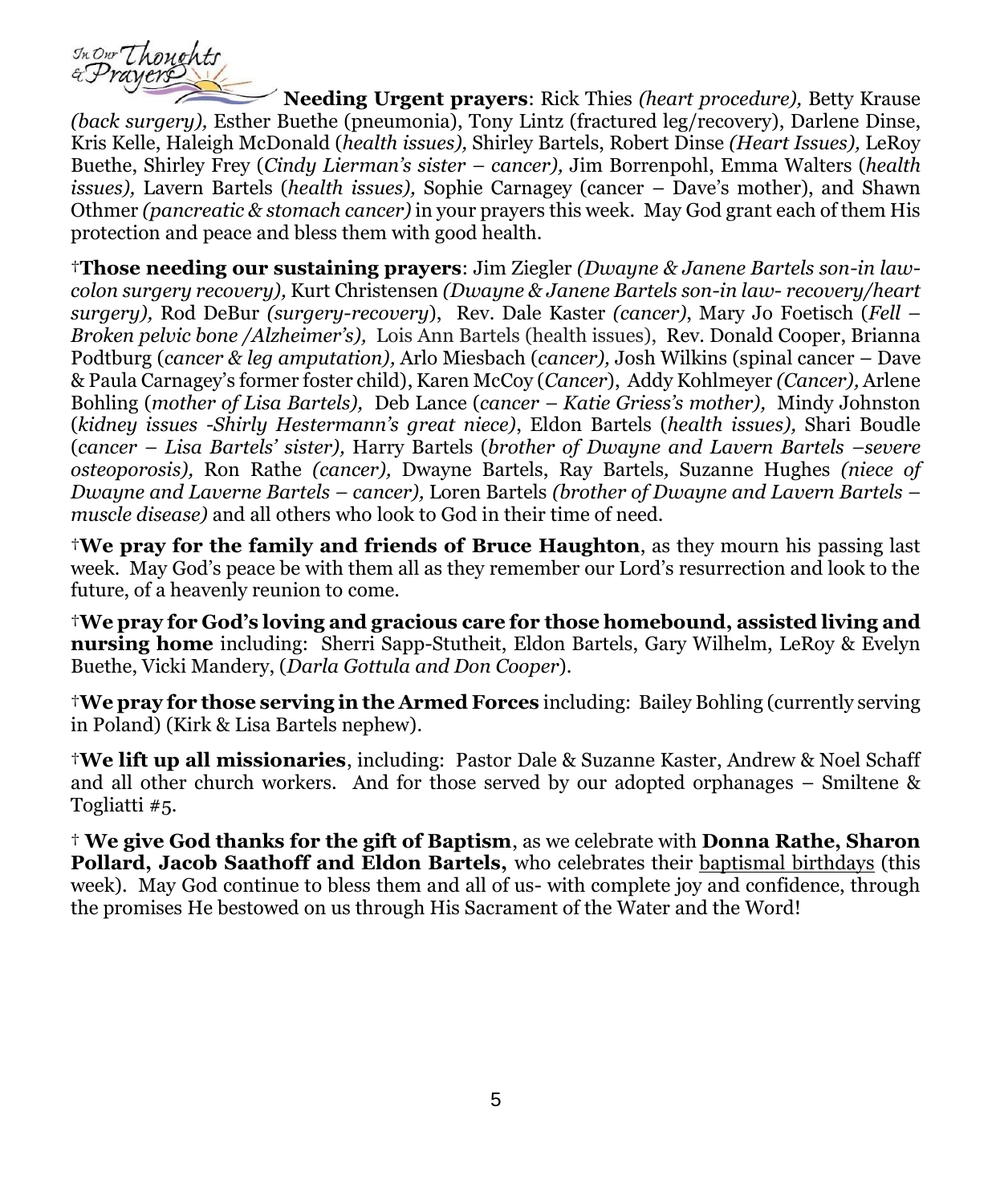

#### **Joint Announcements**

**Reminder:** please let pastor know when you are in hospital so he can visit with you.

**Mission Out-Reach:** Faith Lutheran in Humboldt is hosting mission out-reach for Barbara Rebentisch on Wednesday, July  $13<sup>th</sup>$  in the church basement. Barb serves the Lord as a missionary in Taiwan based in CHiaYi. She will talk about her experiences with the people there. Her program will begin at 7:00 pm. Faith will be hosting a meal between 6:00 and 7:00 pm that evening. If you plan on attending, please RSVP for the meal by calling either Marleen Mehlin (402) 862-8047 or Dorothy Nolte  $(402)$  862-2757 by July 6<sup>th</sup>.

#### **Immanuel's Announcements**

**Meals on Wheels:** Immanuel has Meals on Wheels for the month of July. Please sign up on the calendar in the annex. Thanks to all for your continued help in serving those in need of meals in Sterling.

**Women of Immanuel:** We will be meeting Sunday, June 26<sup>th</sup> after Church. Hostess is Joyce Moss.

**Immanuel VBS**: will be Monday July 18 - Wednesday July 20 from 6:00 - 8:00. Volunteers needed. Please contact Rachel Goracke or Cassie Pfeiffer if you are willing to help in any capacity.

#### **St. John's Announcements**

**Special Voter's Meeting:** June 26<sup>th</sup> after Church. Scholarship funds will be the only topic discussed.

**Thank you:** THANK YOU, THANK YOU, THANK YOU! For the absolutely amazing donations that we received from your VBS. I was so shocked this morning when I walked into my office and all of these wonderful things were in there!! Thank you so so much!! Danyel with SENCA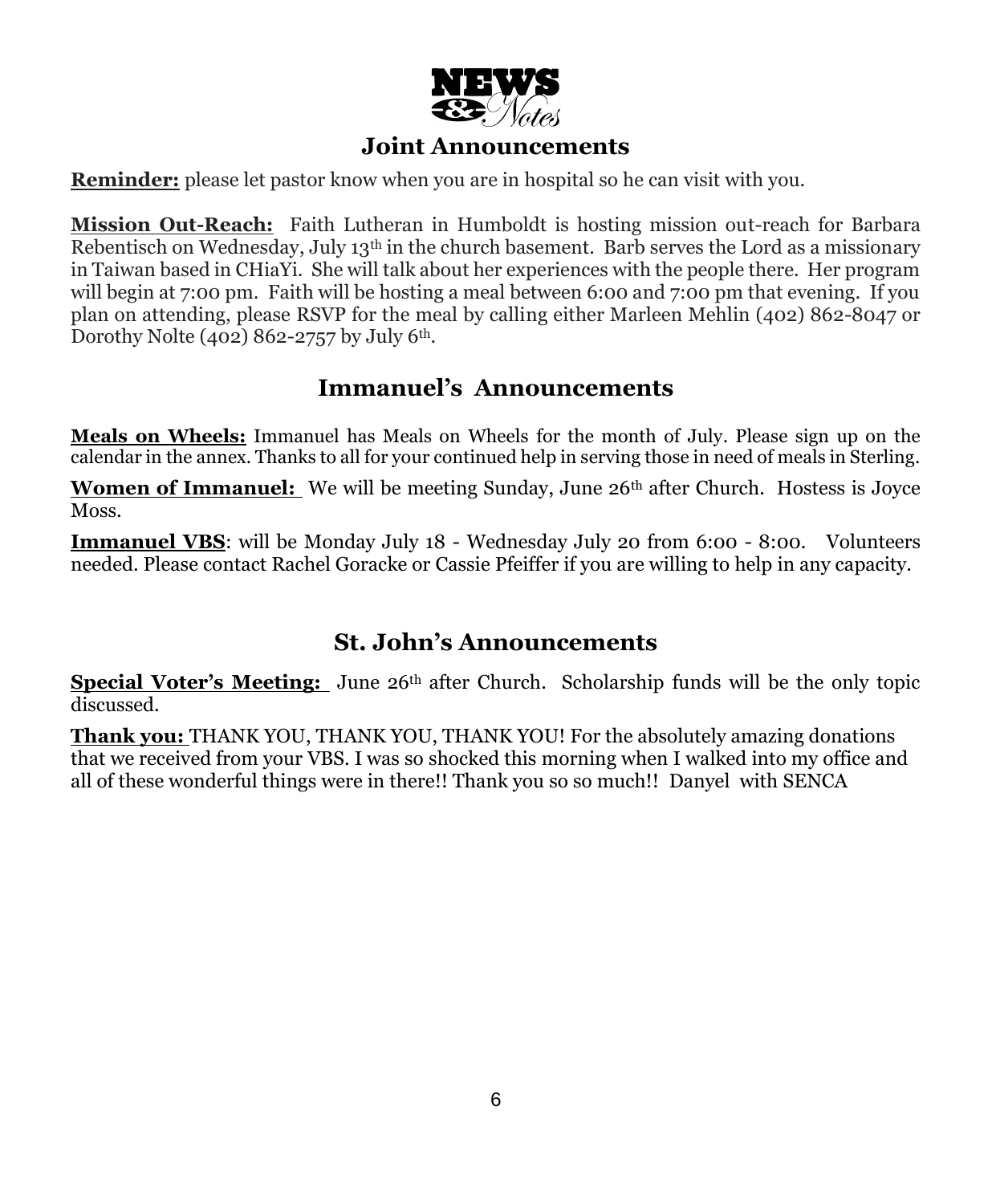### **This Week With God**

| <b>Sunday, June 19, (Second Sunday after Pentecost)</b> |  |
|---------------------------------------------------------|--|
|                                                         |  |
|                                                         |  |
|                                                         |  |
| Monday, June 20                                         |  |
| Tuesday, June 21                                        |  |
| <b>Wednesday, June 22</b>                               |  |
| Thursday, June 23                                       |  |
| Friday, June 24                                         |  |
| Saturday, June 25                                       |  |
| Sunday, June 26 (Third Sunday after Pentecost)          |  |
|                                                         |  |
|                                                         |  |
|                                                         |  |
|                                                         |  |
|                                                         |  |